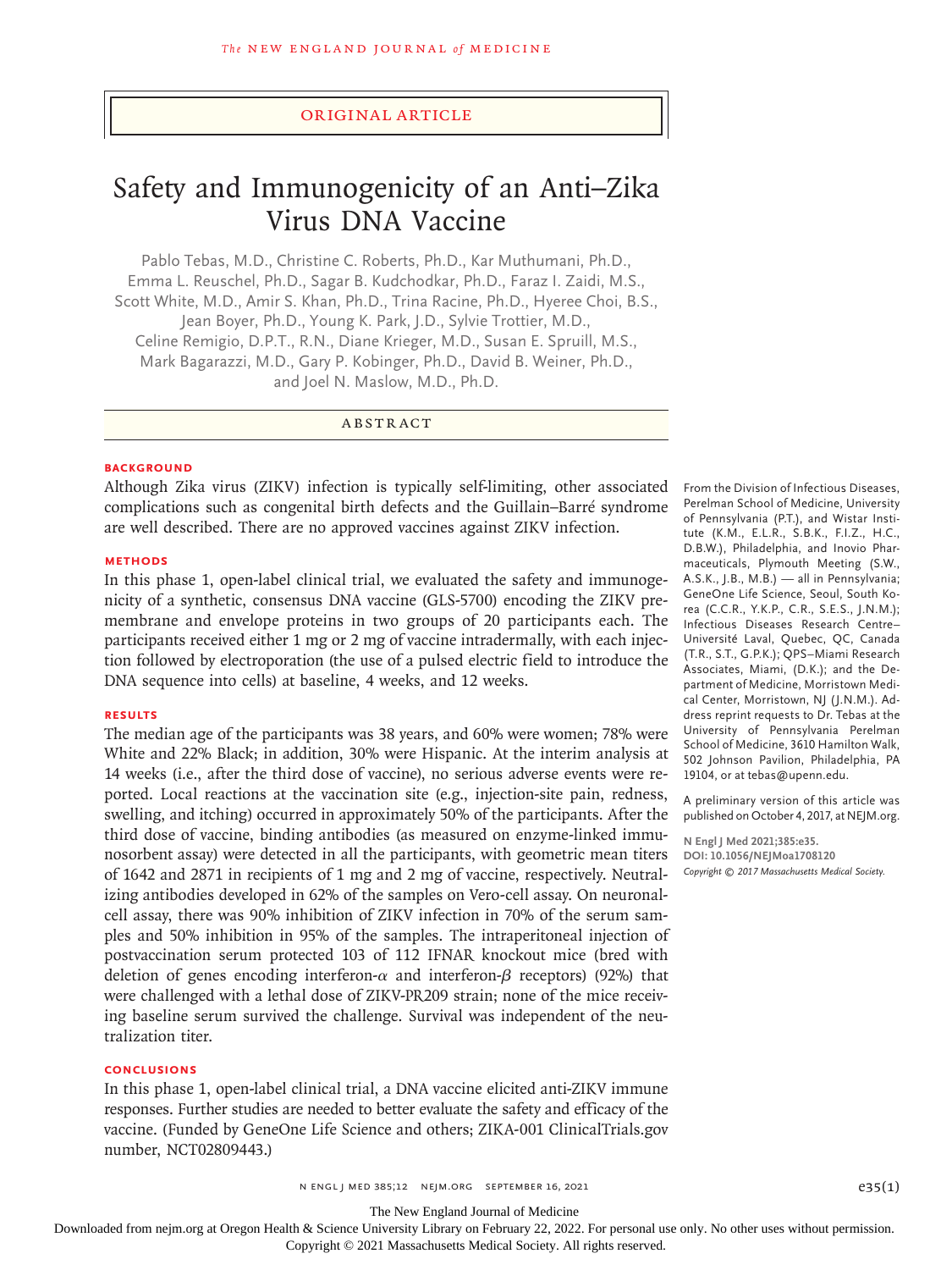IKA VIRUS (ZIKV) IS A FLAVIVIRUS THAT<br>was originally discovered in a sentinel<br>rhesus macaque in Uganda in 1947<sup>1</sup> and is<br>endemic in Africa and Asia. After outbreaks in was originally discovered in a sentinel rhesus macaque in Uganda in 1947<sup>1</sup> and is endemic in Africa and Asia. After outbreaks in Yap Island and French Polynesia,<sup>2,3</sup> ZIKV infection was identified in Brazil in 2015<sup>4</sup> and has spread rapidly throughout the Americas.<sup>5</sup> ZIKV infection is typically self-limiting and manifests as fever, rash, conjunctivitis, arthralgias,<sup>6</sup> and, uncommonly, neurologic syndromes such as the Guillain-Barré syndrome.7 ZIKV infection during pregnancy has been associated with severe congenital birth defects.8 ZIKV can persist in bodily fluids, particularly semen, for up to 6 months after infection.<sup>9</sup>

ZIKV is generally transmitted by the bite of infected mosquitoes (*Aedes aegypti* and other members of the family). ZIKV has also been transmitted by means of sexual contact, $10,11$  blood transfusion, $12,13$  and laboratory exposures.<sup>14</sup> There are no approved ZIKV-specific therapies or vaccines.

In preclinical studies, a synthetic DNA vaccine that targets the ZIKV premembrane and envelope proteins and that is delivered by the CELLECTRA-3P electroporation device has been shown to generate cellular and humoral immune responses, including the production of neutralizing antibodies, in mice and nonhuman primates. The vaccine has also been shown to protect against infection in IFNAR knockout mice (bred with deletions of genes encoding interferon-α and interferon-β receptors) and to protect nonhuman primates from challenge.<sup>15</sup> Here, we report the results of a phase 1, doseranging, open-label study, called ZIKA-001, to evaluate the safety and immunogenicity of a ZIKV DNA vaccine, GLS-5700,<sup>15</sup> delivered by intradermal injection followed by electroporation.

#### METHODS

#### **Study Design and Participants**

From August 2016 through September 2016, we enrolled participants at three locations in the United States and Canada: the University of Pennsylvania Clinical Trials Unit in Philadelphia, QPS–Miami Research Associates in Miami, and Université Laval in Quebec. Eligible participants were healthy adults between the ages of 18 and 65 years who had negative results on testing for dengue virus infection. (Details regarding the inclusion and exclusion criteria and the schedule

of events are provided in the protocol, available with the full text of this article at NEJM.org.)

The study was reviewed and approved by the institutional review board at each study center. All the participants provided written informed consent before enrollment. The studies in animals were approved by the Wistar Institutional Animal Care and Use Committee (IACUC). The study was sponsored by GeneOne Life Science and was codeveloped with Inovio Pharmaceuticals and the investigators. The investigators and representatives of GeneOne Life Science collected the study data. Immunogenicity testing was performed at the Wistar Institute. Immunology analyses were performed and interpreted by Wistar scientists and by representatives of Inovio and GeneOne Life Science, with additional interpretation by the lead author. The authors had unrestricted access to the data and were involved in data analysis. The authors wrote the first and subsequent drafts of the manuscript and made the decision to submit the manuscript for publication. All the authors attest to the integrity of the trial, the completeness and accuracy of the data, and the fidelity of the trial to the protocol.

# **DNA Vaccine**

The vaccine was produced by DNA-plasmid manufacturer VGXI according to current Good Manufacturing Practices. GLS-5700 contains plasmid pGX7201 at a concentration of 10 mg per milliliter of a sodium salt citrate buffer. Plasmid pGX7201 encodes ZIKV premembrane and envelope proteins, which were generated as a consensus of pre-2016 human infectious ZIKV strain sequences available in GenBank and cloned into a modified pVax1 expression vector, pGX0001.15

#### **Study Procedures**

A total of 40 participants (20 in each of two groups) received GLS-5700 in a 1-mg or 2-mg dose. The vaccine was administered in 0.1-ml intradermal injections followed by electroporation at the site of inoculation, in order to increase the immunogenicity of the vaccine.<sup>16,17</sup> Participants received one or two injections into the deltoid region during vaccinations at baseline, 4 weeks, and 12 weeks. Electroporation was performed by means of CELLECTRA-3P with four 52-msec pulses at 0.2 A (40 to 200 V, depending on tissue resistance) per session. The first two pulses were spaced 0.2 seconds apart, followed

e35(2) NENGL J MED 385;12 NEJM.ORG SEPTEMBER 16, 2021

The New England Journal of Medicine

Downloaded from nejm.org at Oregon Health & Science University Library on February 22, 2022. For personal use only. No other uses without permission.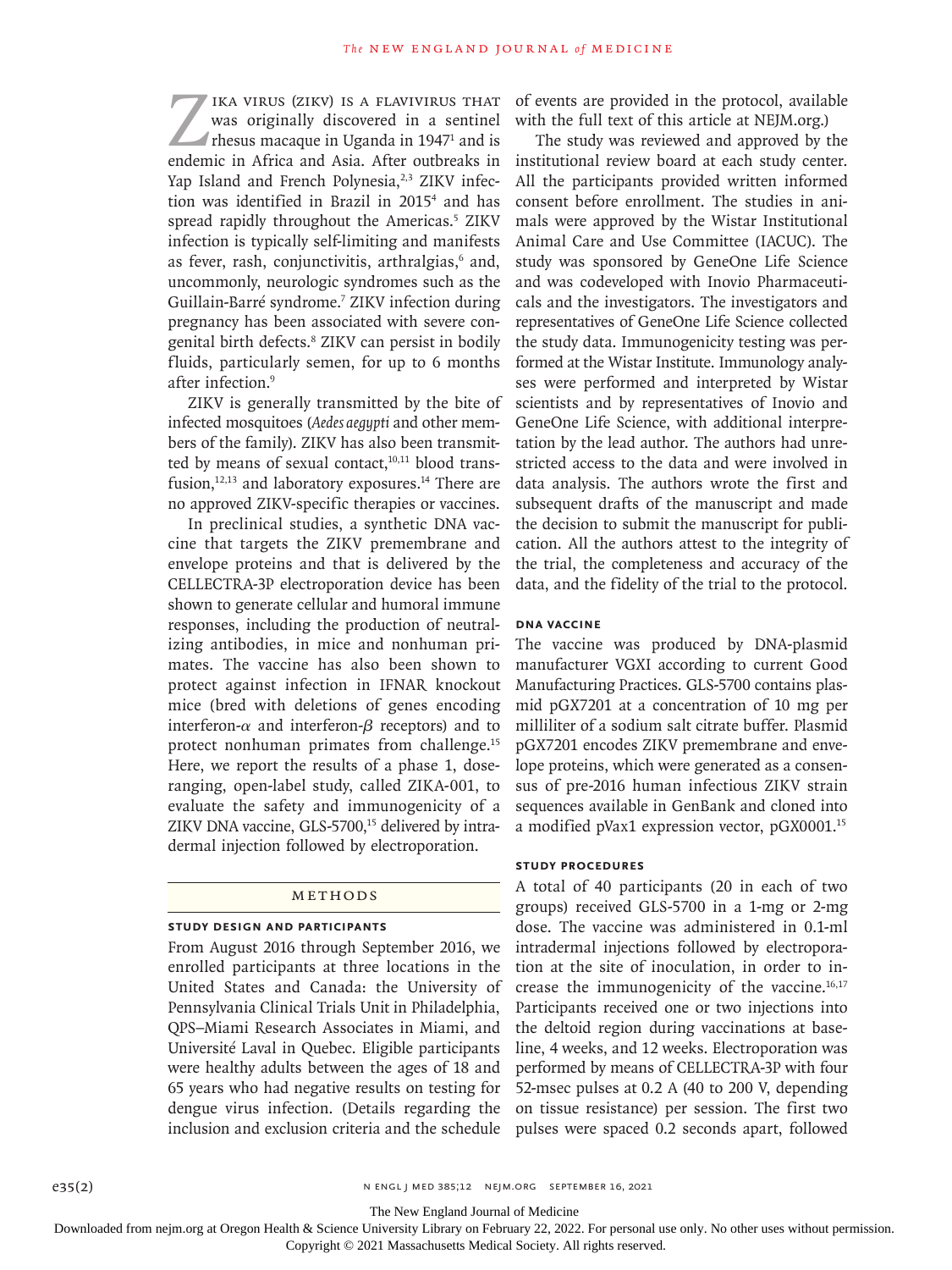by a 3-second pause before the final two pulses, which were spaced 0.2 seconds apart. Electroporation needle arrays were 3 mm long. Dose escalation from 1 mg to 2 mg and recruitment of the remaining 1-mg cohort occurred after a review by the data and safety monitoring committee following the administration of the first dose of vaccine in the first five participants in the 1-mg vaccine group (Fig. 1).

#### **Safety Evaluations**

Participants recorded any local or systemic reactions with the use of a Post-Vaccination Memory Aid for 7 days after each dose. Local injectionsite reactions and systemic events that were recorded in the participant's memory aid were collected by study staff members on clinical report forms. Adverse events were graded according to the Toxicity Grading Scale for Healthy Adult and Adolescent Volunteers Enrolled in Preventive Vaccine Clinical Trials guidelines that were issued by the Food and Drug Administration in September 2007. Screening and safety laboratory evaluations included complete blood counts, comprehensive metabolic panels, and measures of levels of aspartate aminotransferase, alanine aminotransferase, and creatine kinase. Participants with an abnormal baseline electrocardiogram were excluded from the study because of a theoretical arrhythmogenicity associated with electroporation, a procedure that generates a small electric impulse. However, electroporationassociated arrhythmias have not been observed in trials.<sup>17</sup>

#### **Assessment of ZIKV-Specific Antibody Responses**

The collection of blood samples to measure vaccine-specific immune responses was scheduled to occur at baseline and at weeks 1, 4, 8, 12, 14, 20, 36, and 60. Serum samples were analyzed on enzyme-linked immunosorbent assay (ELISA) to measure binding-antibody responses to recombinant vaccine–matched ZIKV envelope (rZIKV-E) protein<sup>15</sup> and reported as the end-point titer. We used two different assays to measure neutralizing antibody against ZIKV in serum samples from participants. First, we tested for antibody on a 50% microneutralization assay in Vero cells. (Details regarding this assay are provided in Table S1 in the Supplementary Appendix, available at NEJM.org.) Second, we performed an



**Figure 1. Screening, Enrollment, Vaccinations, and Follow-up.**

Participants were enrolled sequentially according to a dose-escalation protocol to receive either 1 mg or 2 mg of the GLS-5700 vaccine against Zika virus (ZIKV) infection. After the first 5 participants received the 1-mg dose, a safety committee reviewed the side-effect profile and agreed to continue with enrollment at the 1-mg dose level and to proceed with enrollment for the 2-mg dose escalation. The rest of the participants were assigned to receive either the 1-mg dose or the 2-mg dose sequentially at each site. All available study data and samples were used for the study analyses. All the participants but 1 completed the study-injection regimen and 24 weeks of follow-up; 1 participant was lost to follow-up after the second dose of the vaccine. Follow-up at 60 weeks was completed by 18 participants in the 1-mg dose group and 19 participants in the 2-mg dose group.

immunofluorescence-based neutralization assay using human glioblastoma cells (U87MG), a model for ZIKV infection of neural progenitor cells.18 For this assay, ZIKV-MR766 was preincubated for 1.5 hours with a single 1:25 dilution of serum obtained either at baseline or at week 14 and then added to monolayers of U87MG cells. Four days postinfection, cells were fixed and

The New England Journal of Medicine

Downloaded from nejm.org at Oregon Health & Science University Library on February 22, 2022. For personal use only. No other uses without permission.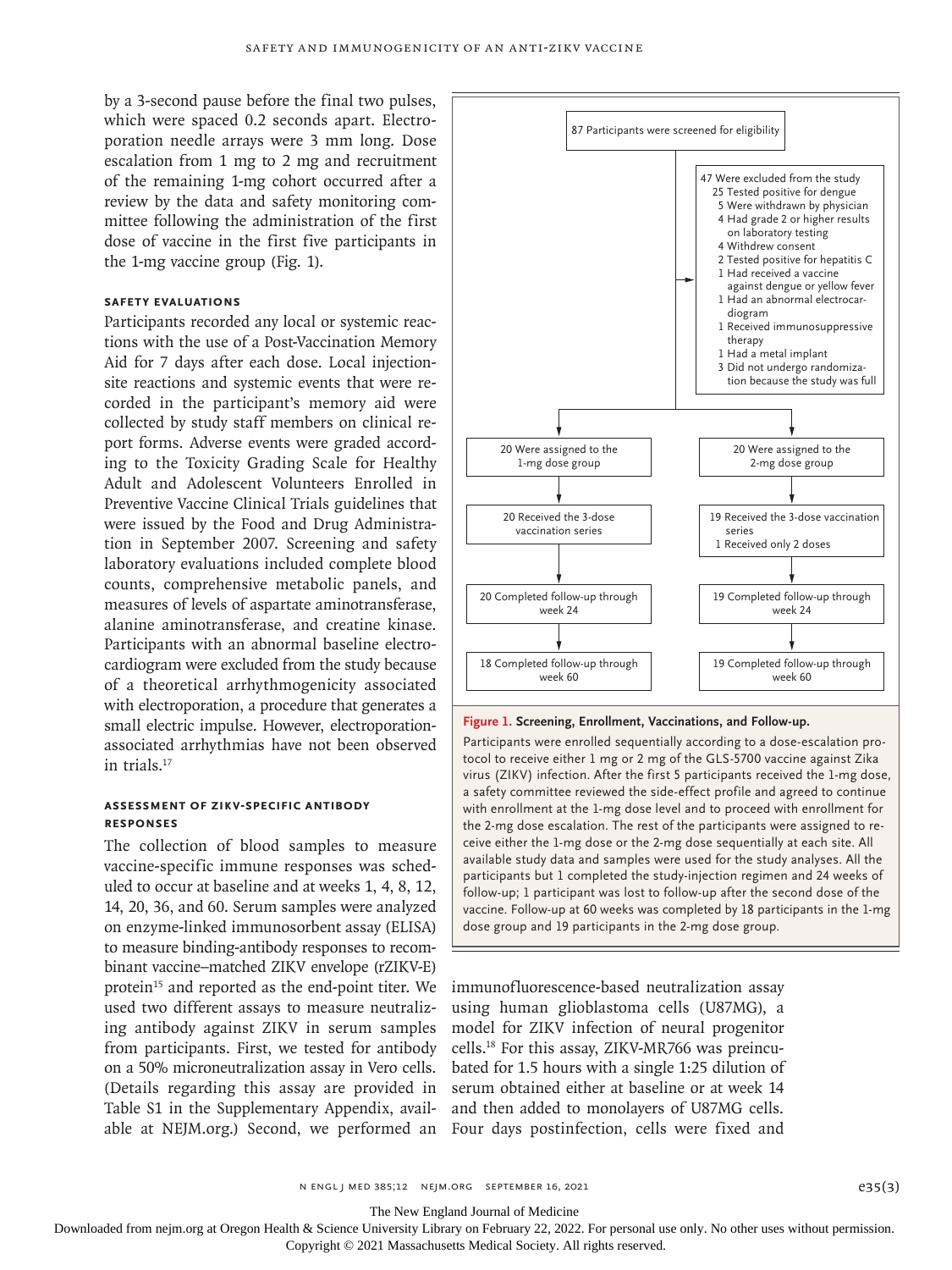subjected to indirect immunofluorescence with a pan-flavivirus antibody to detect virus-infected cells. Two independent reviewers quantified the proportions and 95% confidence intervals of the week 14 serum samples that inhibited infection relative to baseline by 50% and 90%.

## **Assessment of ZIKV-Specific T-Cell Responses**

Whole blood was processed to obtain peripheralblood mononuclear cells (PBMCs), which were frozen for subsequent enzyme-linked immunospot (ELISPOT) assay. (Details regarding this assay are provided in Table S1 in the Supplementary Appendix.) The average number of spotforming units that were counted in media control wells was subtracted from the average in individual ZIKV peptide wells and then adjusted to 1×106 PBMCs for each ZIKV peptide pool. The total ZIKV-specific response is the sum of the responses in the three individual peptide pools.

#### **Protection of Postvaccination Serum in Mice**

We evaluated the induction of protective capability of vaccine-induced antibodies against ZIKV infection in the IFNAR knockout murine model.<sup>19</sup> Immunocompetent mice contract a nonlethal, short-lived ZIKV infection,<sup>20</sup> whereas IFNAR knockout mice contract an infection that is lethal in 6 to 7 days.<sup>19</sup> IFNAR knockout mice received 0.1 ml of either phosphate-buffered saline as a control or serum collected from participants at baseline or week 14 (after the third dose of the vaccine) as an intraperitoneal injection. One hour later, the mice received an intraperitoneal injection of  $1 \times 10^5$  plaque-forming units of Puerto Rico ZIKV clinical strain PR209. The animals were followed for clinical signs of disease twice daily for up to 14 days.<sup>15</sup> All the challenge studies in the mice were conducted in accordance with the Wistar IACUC guidelines.

## **Statistical Analysis**

The antibody-binding response that was assessed on ELISA is reported as the proportion of participants in whom an antibody response developed at a given time point and as the geometric mean titer (both with 95% confidence intervals). We used Fisher's exact test to determine positive response rates and Student's t-test to compare the magnitude of the log-transformed antibody response between the two dose groups and within individuals as the change from baseline. Spearman's correlation was used to evaluate the correlation between titers for binding-antibody and neutralizing-antibody responses. The Mann– Whitney test was used for the comparison of the magnitude of the T-cell response between the two dose groups. A P value of less than 0.05 was considered to indicate statistical significance.

# Results

#### **Study Participants**

The 40 study participants were enrolled at the three clinical research sites (Fig. 1). The demographic characteristics of the participants are summarized in Table S2 in the Supplementary Appendix. The median age was 38 years (interquartile range, 30 to 54). A total of 60% of the participants were women; 78% were White and 22% Black; in addition, 30% were Hispanic.

#### **Vaccine Safety**

All but one participant completed the threeinjection series; one participant in the 2-mg dose group was lost to follow-up after the second dose of vaccine. No serious adverse events were reported. The investigators asked participants about any injection-related adverse events; the most frequently reported events were injectionsite pain (any level), redness, swelling, and itching, which occurred in approximately 50% of the participants (Fig. 2, and Table S3 in the Supplementary Appendix). Systemic adverse events were uncommon and included headache, myalgias, upper respiratory infection, fatigue, and nausea. Except for injection-site reactions, the local investigators considered that 58% of the adverse events were unrelated to vaccine administration. Transient laboratory abnormalities included one case of grade 4 hyperkalemia, one case of grade 3 hypoglycemia, two cases of grade 1 neutropenia, and one case of grade 1 anemia, which totaled five events in four participants.

## **Antibody Responses**

At baseline, none of the participants had measurable antibody responses against ZIKV on ELISA. Four weeks after the first dose, 41% of the participants had detectable binding-antibody responses, with rates of 25% in the 1-mg dose group and 60% in the 2-mg dose group. At week 6 (2 weeks after the second dose), the antibody response was 74% overall: 65% in the 1-mg dose

The New England Journal of Medicine

Downloaded from nejm.org at Oregon Health & Science University Library on February 22, 2022. For personal use only. No other uses without permission.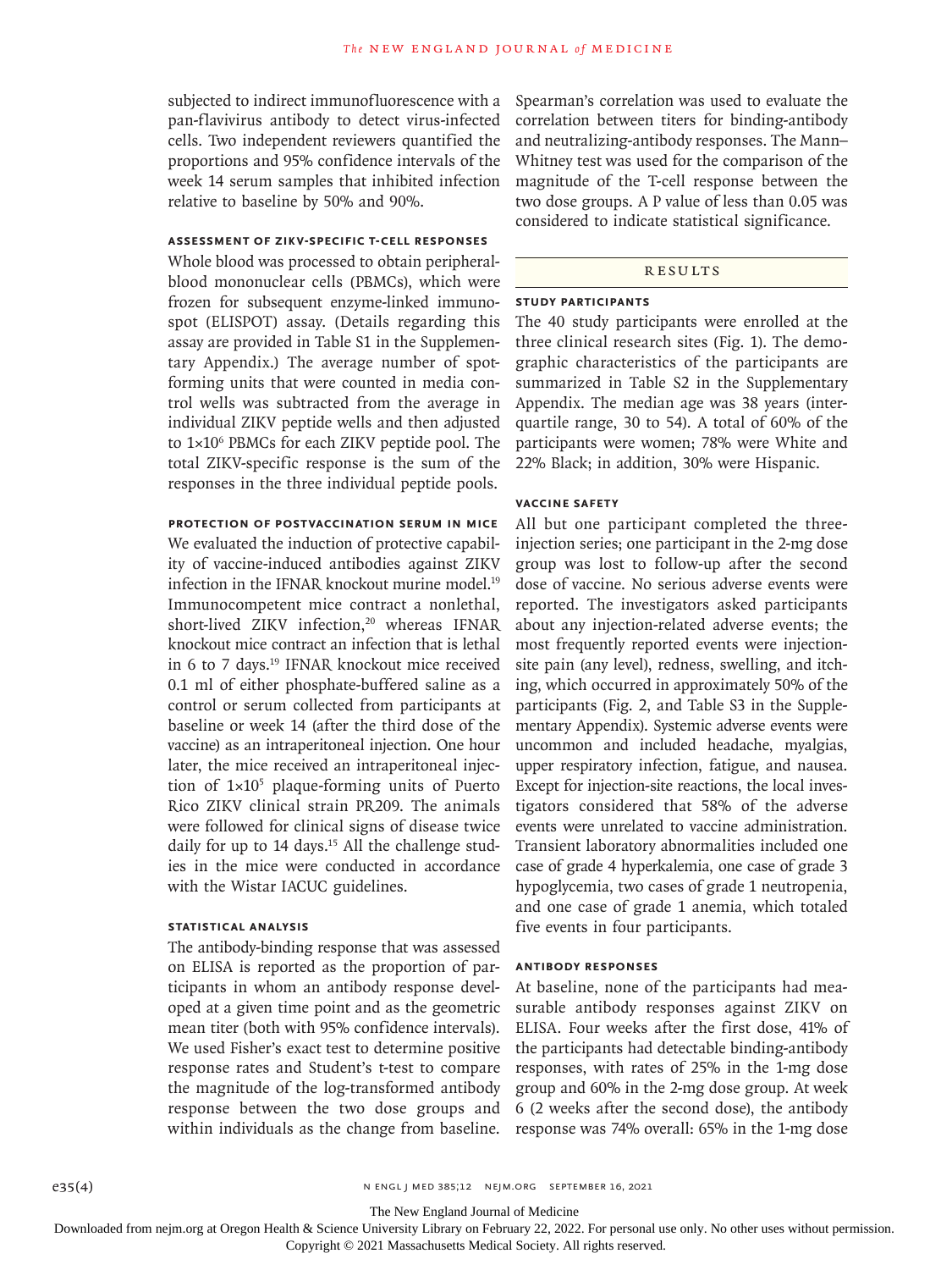

group and 84% in the 2-mg dose group. At week 12 (just before the third dose of vaccine), the antibody response increased to 70% and 95%, respectively, in each group. By week 14 (2 weeks after the third dose), ZIKV-specific binding antibodies had developed in all the participants, with geometric mean titers of 1642 in the 1-mg izing-antibody titers against ZIKV had developed dose group and 2871 in the 2-mg dose group (Fig. 3A).21 Geometric mean antibody titers on ELISA were higher in the 2-mg dose group than 1:317 and did not correlate with the vaccine dose in the 1-mg dose group at all time points, but (Fig. 3B). In addition, there was no significant the between-group difference was significant correlation between the titers of binding and only at week 6 (P=0.04). The antibody responses neutralizing antibodies. Serum samples that were

declined at weeks 36 and 60, but most participants had persistent binding antibodies (61% in the 1-mg dose group and 84% in the 2-mg dose group) (Fig. 3A, and Table S4 in the Supplementary Appendix).

At the end of the vaccination period, neutralin approximately 62% of the participants on Vero-cell assay. Such titers ranged from 1:18 to

The New England Journal of Medicine

Downloaded from nejm.org at Oregon Health & Science University Library on February 22, 2022. For personal use only. No other uses without permission.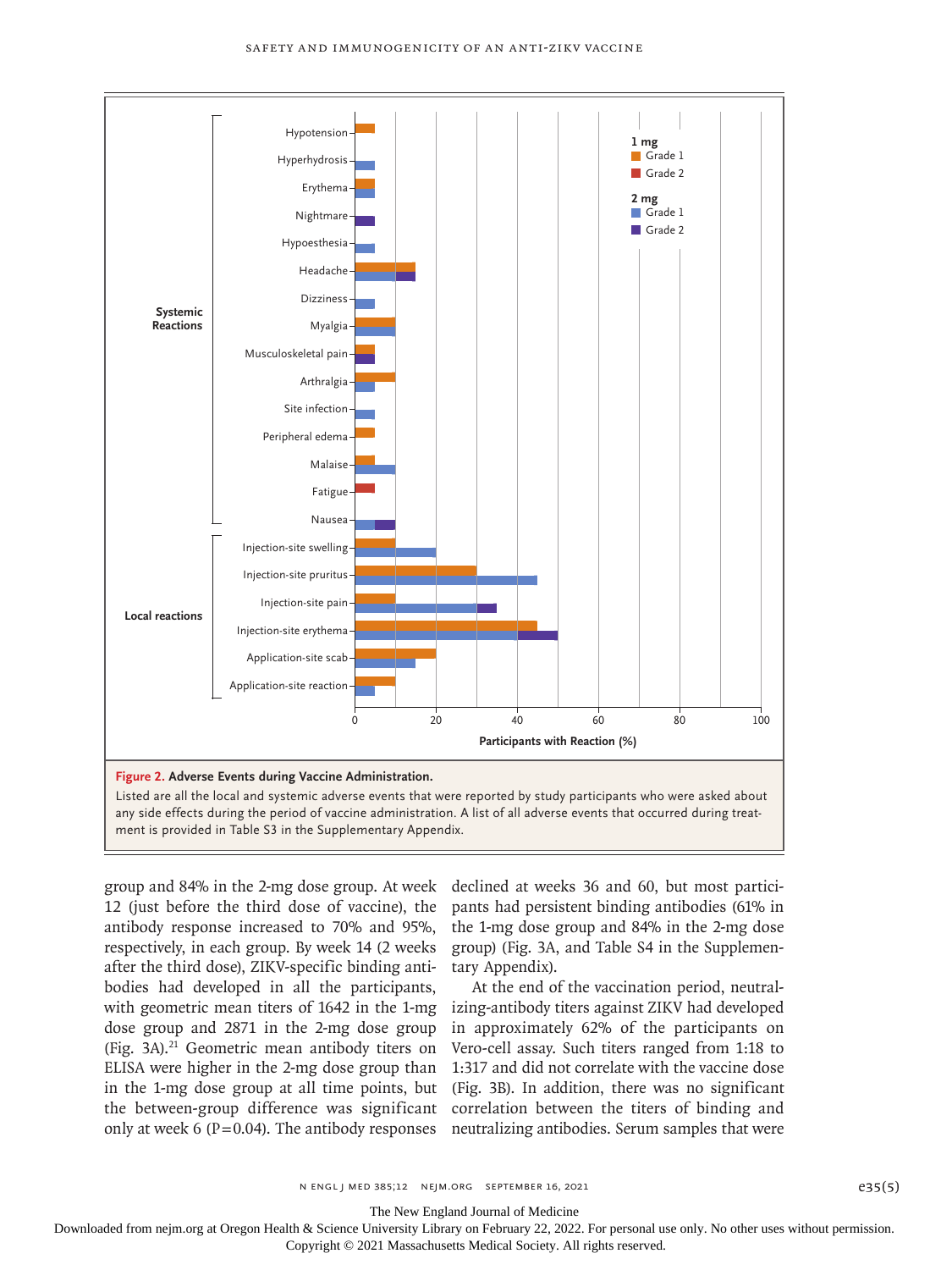

e35(6) n engl j med 385;12 nejm.org september 16, 2021

The New England Journal of Medicine

Downloaded from nejm.org at Oregon Health & Science University Library on February 22, 2022. For personal use only. No other uses without permission. Copyright © 2021 Massachusetts Medical Society. All rights reserved.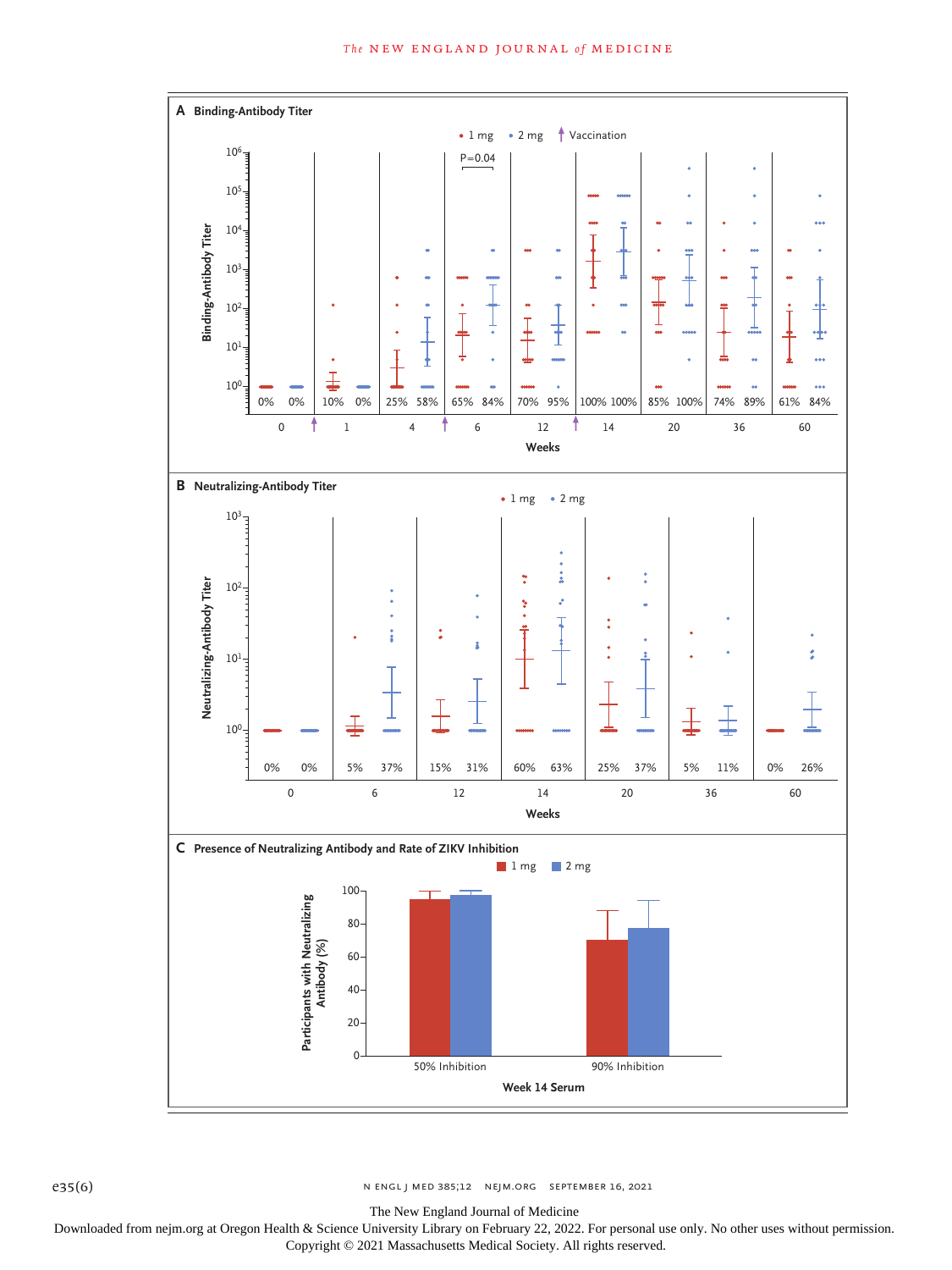#### **Figure 3 (facing page). Antibody Response.**

Shown are geometric mean titers of binding antibody (Panel A) and neutralizing antibody (Panel B) at baseline and at weeks 1, 4, 6, 12, 14, 20, 36, and 60 among the study participants, according to dose group (1 mg or 2 mg). Binding antibody was measured on enzymelinked immunosorbent assay, and neutralizing antibody on a standard 50% microneutralization assay in Vero cells.21 The between-group difference in the binding-antibody response was significant only at week 6 ( $P=0.04$ ), which was 2 weeks after the second vaccine dose. In Panels A and B, shown under the data points are the percentages of participants with a positive response. Also shown is the proportion of serum samples (1:25 dilution) obtained from participants at week 14 that produced 50% and 90% inhibition of cell fluorescence quantified by two independent analyses in glioblastoma cells (U87MG) (Panel C). In Panels A and B, the I bars indicate 95% confidence intervals; in Panel C, the T bars indicate the upper limits of the 95% confidence intervals.

obtained from more than 95% of the participants at week 14 (diluted 1:25) neutralized infection of glioblastoma cells (U87MG) by 50%, whereas more than 70% of the samples neutralized infection of U87MG cells by 90% (Fig. 3C). Neutralizing antibody responses declined at weeks 36 and 60 on the Vero-cell microneutralization assay. Only 25% of the participants maintained neutralizing titers at week 60 in the 2-mg dose group.

# **T-Cell Responses**

We compared PBMCs before immunization with those obtained at weeks 4, 6, 14, 20, 36, and 60 by means of ELISPOT to detect the production of interferon-γ–secreting cells in response to stimulation with ZIKV premembrane and envelope peptides. The median numbers of interferon- $\gamma$ – secreting cells obtained per million PBMCs encompassing all the premembrane and envelope proteins in three peptide pools are shown in Figure 4, and in Table S5 in the Supplementary Appendix. Participants in the 2-mg dose group had significantly higher median responses than those in the 1-mg dose group after the second vaccine dose at weeks 6 and 36  $(P=0.006$  and  $P=0.002$ , respectively, by the Mann–Whitney test). The magnitude of the T-cell responses should be interpreted with caution, since we identified a shipping problem that had an effect on the viability of PBMCs. Cellular responses peaked at week 36 during follow-up, but most persisted to week 60.



#### **Figure 4. Cellular Response.**

Peripheral-blood mononuclear cells (PBMCs) that were obtained from the participants before immunization (week 0) were compared with samples obtained at weeks 4, 6, 14, 20, 36, and 60 on enzyme-linked immunospot assay to detect the number of cells secreting interferon-γ in response to stimulation with ZIKV premembrane and envelope peptides. Shown is the median number of cells per million PBMCs, which is the sum of the responses in the three individual peptide pools encompassing all premembrane and envelope proteins. The between-group difference was significant (P=0.006) after the second vaccine dose at week 6; after the third dose, the responses were similar in the two dose groups. The I bars indicate inter-

#### **In Vivo Protection against ZIKV Infection**

The protective efficacy of postvaccination serum was evaluated in IFNAR knockout mice.19 One hour after intraperitoneal administration of 0.1 ml of serum obtained either at baseline or at week 14 or phosphate-buffered saline (in seven mice per participant), animals were challenged with  $1\times10^{5}$ plaque-forming units of ZIKV-PR209 isolate administered intraperitoneally. All the animals that were treated with phosphate-buffered saline or serum obtained at baseline died within 7 to 9 days, whereas 92% of those that were pretreated with week 14 serum survived (Fig. 5). This finding suggests that the antibody response generated by the vaccine was protective in this infection model. Protection was independent of the neutralization titer, since the mice that were inject-

The New England Journal of Medicine

Downloaded from nejm.org at Oregon Health & Science University Library on February 22, 2022. For personal use only. No other uses without permission.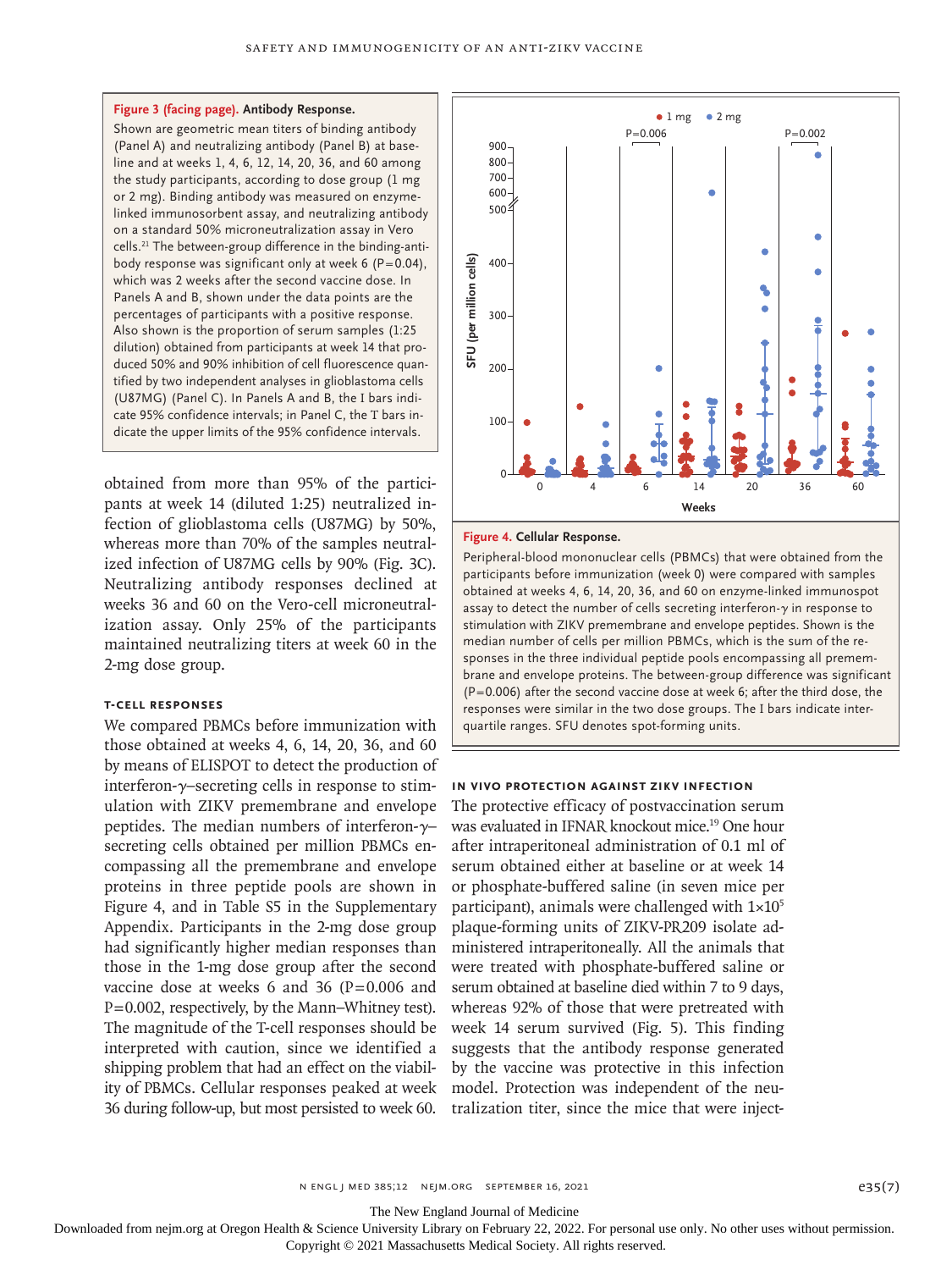

**Figure 5. ZIKV Infection in IFNAR Mice Injected with Serum from Participants.**

Shown is the rate of survival of IFNAR knockout mice (bred with deletions of genes encoding interferon- $α$  and interferon-β receptors) that were infected with the ZIKV-PR209 strain after peritoneal injection of serum obtained from the study participants (as identified by the numbers on the x axis) before or after receipt of the ZIKV vaccine. Panel A shows the proportion of mice surviving at 14 days after ZIKV infection, according to whether they received serum obtained from the participants at baseline (lanes 1 to 9) or at study week 14 (after the third dose of ZIKV vaccine) (lanes 10 to 25). Of the 112 mice that had received immune serum from the participants, 103 (92%) were alive at 14 days, even though five of the participants (P4, P8, P25, P37, and P39, as indicated by boldface type and an asterisk) had binding-antibody titers but no neutralizing-antibody titers at week 14. Panel B shows Kaplan–Meier curves of survival among mice that were included in the challenge study and injected with phosphate-buffered saline as a control, with baseline (prevaccination) serum, or

> ed with serum from five participants who had binding-antibody responses but no neutralizingantibody responses after vaccination had a 92% survival rate after infection. There were no significant differences in rates of survival observed between male and female mice.

# Discussion

Currently, there are no licensed vaccines against ZIKV infection. This clinical trial provides initial data on the safety and immunogenicity of the GLS-5700 ZIKV vaccine, which induced binding antibodies in 100% of the participants after a three-dose vaccination regimen and in 95% after two doses of vaccine. Neutralizing antibodies were found in 62% of samples obtained from the participants on Vero-cell assay and in more than 95% of the samples that were assayed on neuronal-cell targets. Immune serum that was obtained from vaccinated study participants both prevented ZIKV infection in cellular models in vitro and prevented death in an in vivo mouse model.

GLS-5700 is one of a number of ZIKV vaccines that have shown promising results in animal models.22-24 These vaccines include those that are based on nucleic acids (DNA and messenger RNA), viral vectored vaccines, and inactivated

and live-attenuated vaccines. GLS-5700 is a wholly synthetic DNA vaccine designed to express a consensus ZIKV premembrane and envelope antigens.

Synthetic DNA vaccines are appropriate for emerging infectious diseases because they allow for the rapid design of novel antigens.<sup>25</sup> Vaccines can be rapidly designed with the use of a common platform expressing relevant antigens from an emergent pathogen. Other platforms share this ability for rapid alteration with varying benefits and challenges.25 The development time from initial design to initiation of this clinical trial was 7 months for GLS-5700. In preclinical and clinical studies, synthetic DNA vaccines that are administered by CELLECTRA electroporation have been shown to elicit cellular and humoral immune responses that are far greater than those elicited by simple injection of DNA alone,<sup>16,26</sup> a factor that can have an effect on human infection and pathogen clearance.<sup>17,27</sup> Our study further advances the approaches for enhancing electroporation by focusing on intradermal injection of a decreased delivery volume with a decreased energy output during electroporation. GLS-5700 was associated with rates of local and systemic side effects that were similar to those of other DNA vaccines delivered by means of electroporation.<sup>17</sup>

Our study was not designed to address the

The New England Journal of Medicine

Downloaded from nejm.org at Oregon Health & Science University Library on February 22, 2022. For personal use only. No other uses without permission.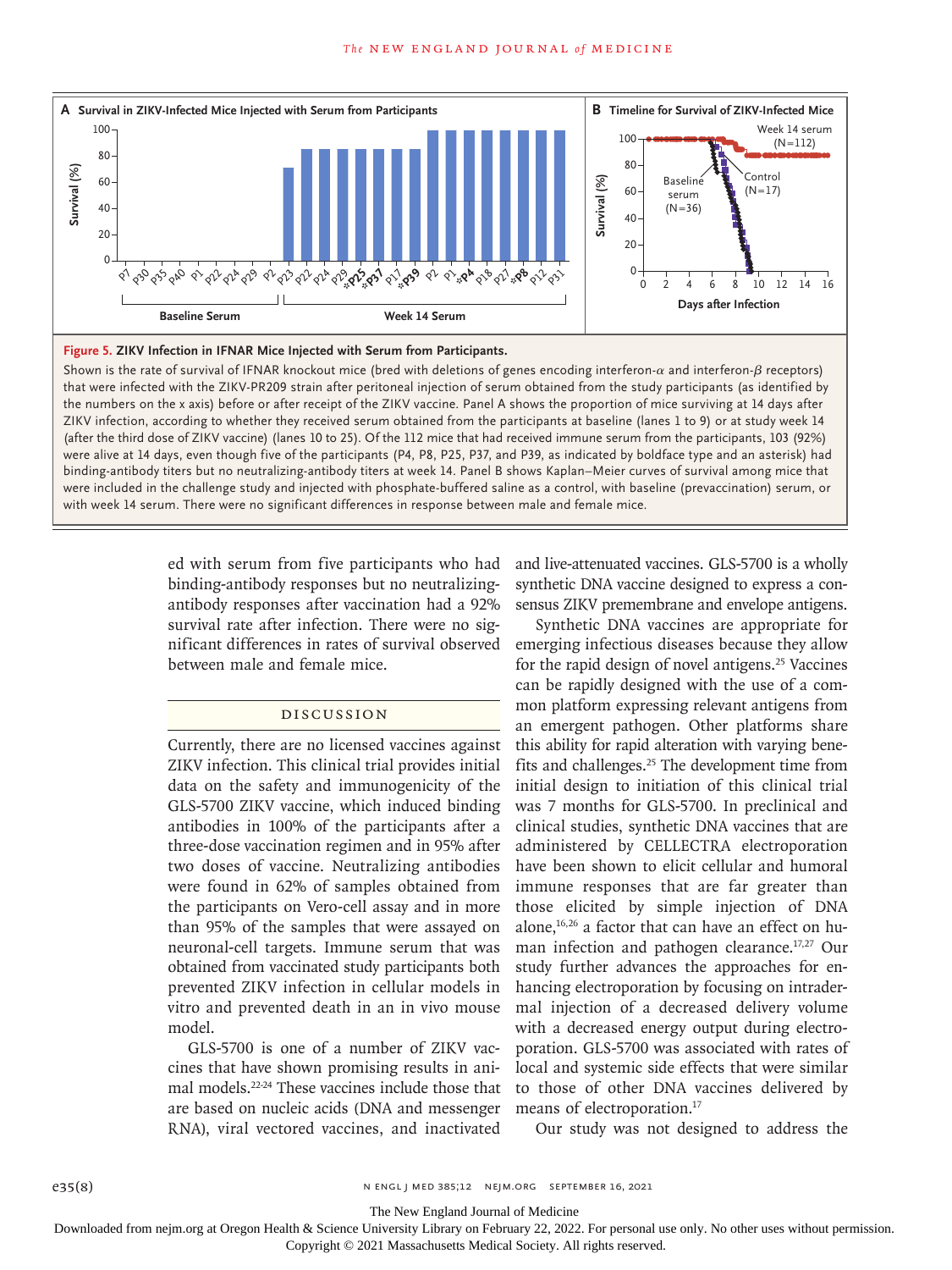efficacy of this ZIKV vaccine in humans; that will require larger randomized trials in a region where ZIKV is endemic. However, we found that GLS-5700 induced immune responses that were protective in both in vitro and in vivo models of ZIKV infection. This finding suggests that vaccine-induced antibodies may be clinically relevant to prevent infection, which is the primary criterion for ZIKV vaccine development designated by the World Health Organization.<sup>28</sup> The rate of protection of IFNAR knockout mice was more than 91% after injection with postvaccination serum regardless of whether the serum samples had detectable neutralizing antibodies. This phenomenon has also been observed in other flavivirus infections, such as West Nile virus, for which passive transfer of poorly neutralizing antibodies against the virus protected formerly untreated mice from challenge.<sup>29</sup> Our study highlights the limitations of the use of current neutralizing assays as functional measurements for the development of ZIKV or other flavivirus vaccines.

In multiple preclinical studies involving animal models, consensus DNA plasmids have been shown to provide broad protection against a number of viruses in addition to  $ZIKV<sub>15</sub>$  including Ebola virus<sup>30</sup> and the Middle East respiratory syndrome (MERS) virus.<sup>31</sup> In this study, we found that the GLS-5700 vaccine generated a protective

response against multiple ZIKV isolates, including the African lineage MR766 ZIKV strain in a neuronal-cell neutralization assay and the PR209 Caribbean sublineage of Asian ZIKV in a challenge model in IFNAR knockout mice.<sup>32,33</sup>

In conclusion, our trial shows the initial safety and immunogenicity of a DNA vaccine encoding consensus ZIKV premembrane and envelope antigens delivered by means of electroporation. Further studies will be needed to evaluate the efficacy of the vaccine and its long-term safety.

Supported by GeneOne Life Science and in part by a grant (AI069534) to the Clinical Trials Unit at the University of Pennsylvania from the National Institutes of Health. Inovio Pharmaceuticals (codeveloper of the vaccine) provided electroporation devices and supplies. Dr. Weiner is supported in part by a grant (R01-AI092843) from the Intramural Research Program of the National Institute of Allergy and Infectious Diseases and through the W.W. Smith Chair in Cancer Research.

Disclosure forms provided by the authors are available with the full text of this article at NEJM.org.

We thank the study participants for their time and their dedication; Deborah Kane, R.N., Sally Sturm, B.A., Erica Mann, B.A., Eun Hua Oh, the clinical research monitors, and the Morristown Medical Center medical library and library staff for their contributions; the following site personnel: Maryann Najdzinowicz, B.S.N., R.N., Deborah Kim, R.Ph., Yan Jiang, R.N., and Alan Wanicur, A.S., at the University of Pennsylvania; Meredith Arguelles, L.P.N., Maria Soto, R.N., Manhui Pang, M.D., and Terry Piedra, B.S., at QPS–Miami Research Associates; and Isabelle Chabot, B.Sc., M.B.A., Nathalie Breton, R.N., and Dany Poulin, R.N., at Université Laval; and Ellen Tedaldi, M.D., at Temple University, for serving as the chair of the data and safety monitoring committee.

#### **References**

**1.** Dick GW, Kitchen SF, Haddow AJ. Zika virus. I. Isolations and serological specificity. Trans R Soc Trop Med Hyg 1952;46:509-20.

**2.** Duffy MR, Chen T-H, Hancock WT, et al. Zika virus outbreak on Yap Island, Federated States of Micronesia. N Engl J Med 2009;360:2536-43.

**3.** Cao-Lormeau VM, Roche C, Teissier A, et al. Zika virus, French Polynesia, South Pacific, 2013. Emerg Infect Dis 2014;20: 1085-6.

**4.** Campos GS, Bandeira AC, Sardi SI. Zika virus outbreak, Bahia, Brazil. Emerg Infect Dis 2015;21:1885-6.

**5.** Fauci AS, Morens DM. Zika virus in the Americas — yet another arbovirus threat. N Engl J Med 2016;374:601-4.

**6.** Brasil P, Calvet GA, Siqueira AM, et al. Zika virus outbreak in Rio de Janeiro, Brazil: clinical characterization, epidemiological and virological aspects. PLoS Negl Trop Dis 2016;10(4):e0004636.

**7.** Parra B, Lizarazo J, Jiménez-Arango JA, et al. Guillain–Barré syndrome associated with Zika virus infection in Colombia. N Engl J Med 2016;375:1513-23.

**8.** Mlakar J, Korva M, Tul N, et al. Zika

virus associated with microcephaly. N Engl J Med 2016;374:951-8.

**9.** Paz-Bailey G, Rosenberg ES, Doyle K, et al. Persistence of Zika virus in body fluids — final report. N Engl J Med 2018; 379:1234-43.

**10.** Foy BD, Kobylinski KC, Chilson Foy JL, et al. Probable non-vector-borne transmission of Zika virus, Colorado, USA. Emerging Infect Dis 2011;17:880-2.

**11.** D'Ortenzio E, Matheron S, Yazdanpanah Y, et al. Evidence of sexual transmission of Zika virus. N Engl J Med 2016;374: 2195-8.

**12.** Musso D, Nhan T, Robin E, et al. Potential for Zika virus transmission through blood transfusion demonstrated during an outbreak in French Polynesia, November 2013 to February 2014. Euro Surveill 2014;19(14):e20761.

**13.** Motta IJF, Spencer BR, Cordeiro da Silva SG, et al. Evidence for transmission of Zika virus by platelet transfusion. N Engl J Med 2016;375:1101-3.

**14.** Filipe AR, Martins CM, Rocha H. Laboratory infection with Zika virus after vaccination against yellow fever. Arch Gesamte Virusforsch 1973;43:315-9.

**15.** Muthumani K, Griffin BD, Agarwal S, et al. In vivo protection against ZIKV infection and pathogenesis through passive antibody transfer and active immunisation with a prMEnv DNA vaccine. NPJ Vaccines 2016;1:16021 (https://www.nature .com/articles/npjvaccines201621).

**16.** Kalams SA, Parker SD, Elizaga M, et al. Safety and comparative immunogenicity of an HIV-1 DNA vaccine in combination with plasmid interleukin 12 and impact of intramuscular electroporation for delivery. J Infect Dis 2013;208:818-29.

**17.** Trimble CL, Morrow MP, Kraynyak KA, et al. Safety, efficacy, and immunogenicity of VGX-3100, a therapeutic synthetic DNA vaccine targeting human papillomavirus 16 and 18 E6 and E7 proteins for cervical intraepithelial neoplasia 2/3: a randomised, double-blind, placebo-controlled phase 2b trial. Lancet 2015;386:2078- 88.

**18.** Anfasa F, Siegers JY, van der Kroeg M, et al. Phenotypic differences between Asian and African lineage Zika viruses in human neural progenitor cells. mSphere 2017;2(4):e00292-17.

**19.** Lazear HM, Govero J, Smith AM, et al.

The New England Journal of Medicine

Downloaded from nejm.org at Oregon Health & Science University Library on February 22, 2022. For personal use only. No other uses without permission.